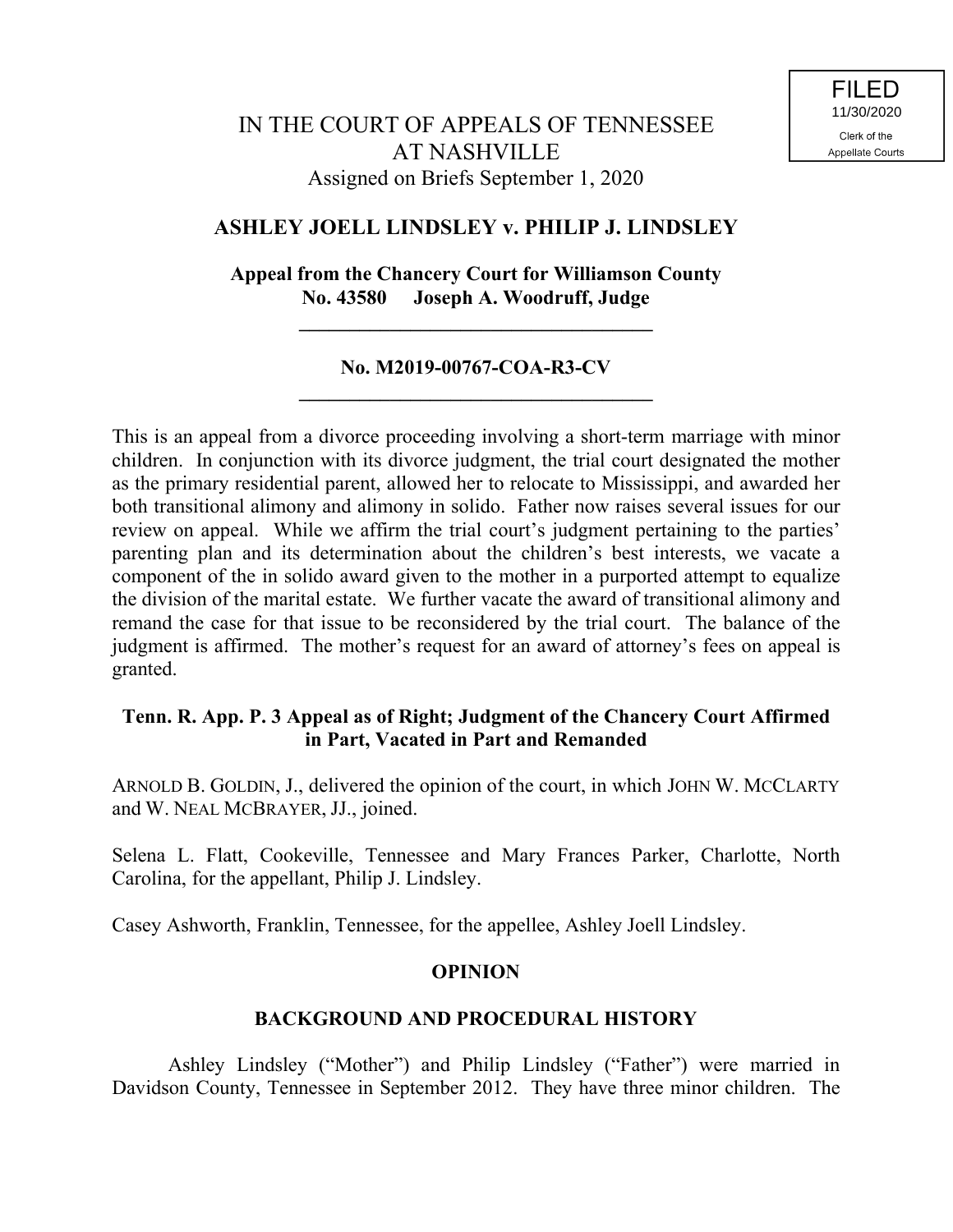parties' oldest child was approximately three years old at the time of their marriage.

When the parties originally met, Mother was living in Mississippi where she has family. According to her testimony, she did not initially marry Father when their oldest child was born because she first "wanted to make sure that his partying lifestyle was behind him." At that time, Father was working as a manager at a store called Auto House. He would later run Titan Motoring LLC ("Titan Motoring"), a business specializing in the electronic customization of cars. Although Titan Motoring was formally organized by Mother as the principal, Mother left the operation of the business up to Father. According to Father, he and Mother agreed that Titan Motoring would be in her name originally, but that she would later transfer her interest to him. This apparently never happened, although Father was eventually designated as Titan Motoring's registered agent.

The business started out as a mobile audio installer, but it eventually grew to occupy an 8,000 square foot state-of-the-art facility performing various automotive customization services, including car audio and video systems upgrades and full frame-off restorations. In the early stages of the marriage, the parties lived off of Mother's salary as a dental hygienist, and any money made from Titan Motoring was put back into the business. Although Mother became a homemaker in 2013, she went back to work part-time in 2017. Mother testified at the eventual trial of this matter that she wanted Titan Motoring to grow into a company that could "be the breadwinner of the family." There is no dispute in this litigation that the parties' interest in Titan Motoring is marital property.

According to the record, the marriage was marked by multiple indiscretions on Father's part, including instances of drug use and adultery. Although Mother filed for divorce in October of 2014, the parties attempted a reconciliation in 2015 after Father emailed Mother and expressed his love for her and acknowledged his mistakes. When Father testified at trial, he confessed that when he had been in a relationship with one of his paramours, he had been on a lot of drugs, including using cocaine, amphetamines, and marijuana. He further acknowledged that he was an addict and testified that at a previous point in his addiction he had used three to four grams of cocaine per night.

In the summer of 2017, Mother discovered that Father had fathered a child outside of the marriage. Later, in the fall of the same year, Father chose to leave the marital residence and move into a condominium in downtown Nashville. The parties' divorce trial occurred over three days in March 2019.

The proof at trial covered several issues, including the valuation of Titan Motoring, the parties' respective financial conditions, Mother's desire to relocate to Mississippi with the children, and, as alluded to above, Father's various affairs and drug use. Although many issues were hotly contested between the parties, the trial court was informed of a number of stipulations at the opening of trial, including that Mother was entitled to a divorce on the grounds of adultery and inappropriate marital conduct and that Father would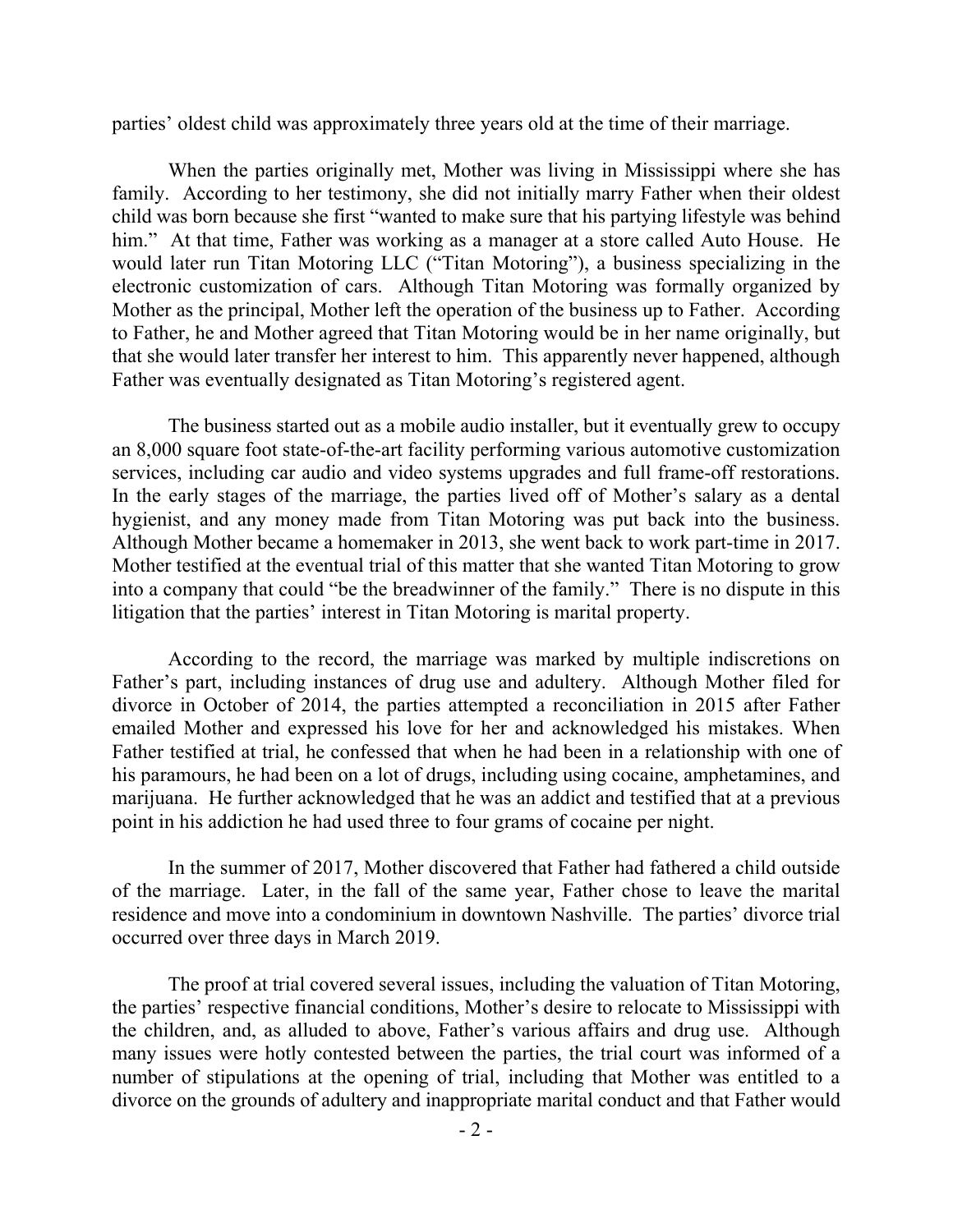pay Mother's reasonable attorney's fees.

Throughout the litigation of this case and in discovery, Father was less than forthcoming about certain factual matters. For instance, Mother had not learned about a DUI arrest of Father's, one that occurred in 2017, until just days before trial. <sup>1</sup> As Mother's counsel shed light onto Father's shifting accounts on various topics and initial lack of truthfulness at certain points from discovery, the trial judge actually interjected, stating, "[Mother's counsel], I appreciate what you're doing but let me just say, and [Father's counsel], just so you know, I find that husband has been thoroughly impeached."

In the dental hygienist position, she had at the time of trial, Mother received no benefits and was only paid if a patient was in her chair. By way of example, she claimed that she could work a full day but only get paid for four hours if she only saw four patients. Mother also detailed her unsuccessful efforts to seek other employment, and she attributed her difficulty in locating other employment to online postings directed by one of Father's paramours, wherein Mother was accused of behavior the trial court would later note "the repetition of which . . . would perpetuate the harm [the paramour's] perfidy has already inflicted." Mother testified that she had a full-time position with benefits available in Mississippi through her brother-in-law who was a pediatric dentist.

During the course of her testimony, Mother detailed Father's failures to help her out with the children, and she explained that, whereas she always wanted him to spend more time with the family, that had been a topic of continued disagreement. Mother stated that Father spent "[v]ery little" time with the children when they were living together, and exercised only 99 out of 114 days of his parenting time in 2018. According to Mother, when Father had the children, he routinely brought them home early.

Regarding the children's schooling, Mother stated that Father had gone to a few open houses and parent-teacher conferences in 2018, but he had not been to any prior to that. She further testified that Father does not help the children with their homework or projects. At trial, she submitted evidence where Father had called her a "great Mom" and thanked her for the work she had put into helping one of their children with school.

Mother testified that she had promoted Father to the children, including him in prayers and telling the children how much fun they are going to have when they go to spend time with him. She claimed that she helped the children make phone calls with Father but stated that, in contrast to her promotion of Father to the children, he did not return the favor. She further testified that, at times, Father had not let the children call her when they were with him "as a form of punishment."

<sup>&</sup>lt;sup>1</sup> Although the proof showed that Father had lost his license for a year following this arrest, he had nonetheless continued to drive during this period, a point he acknowledged.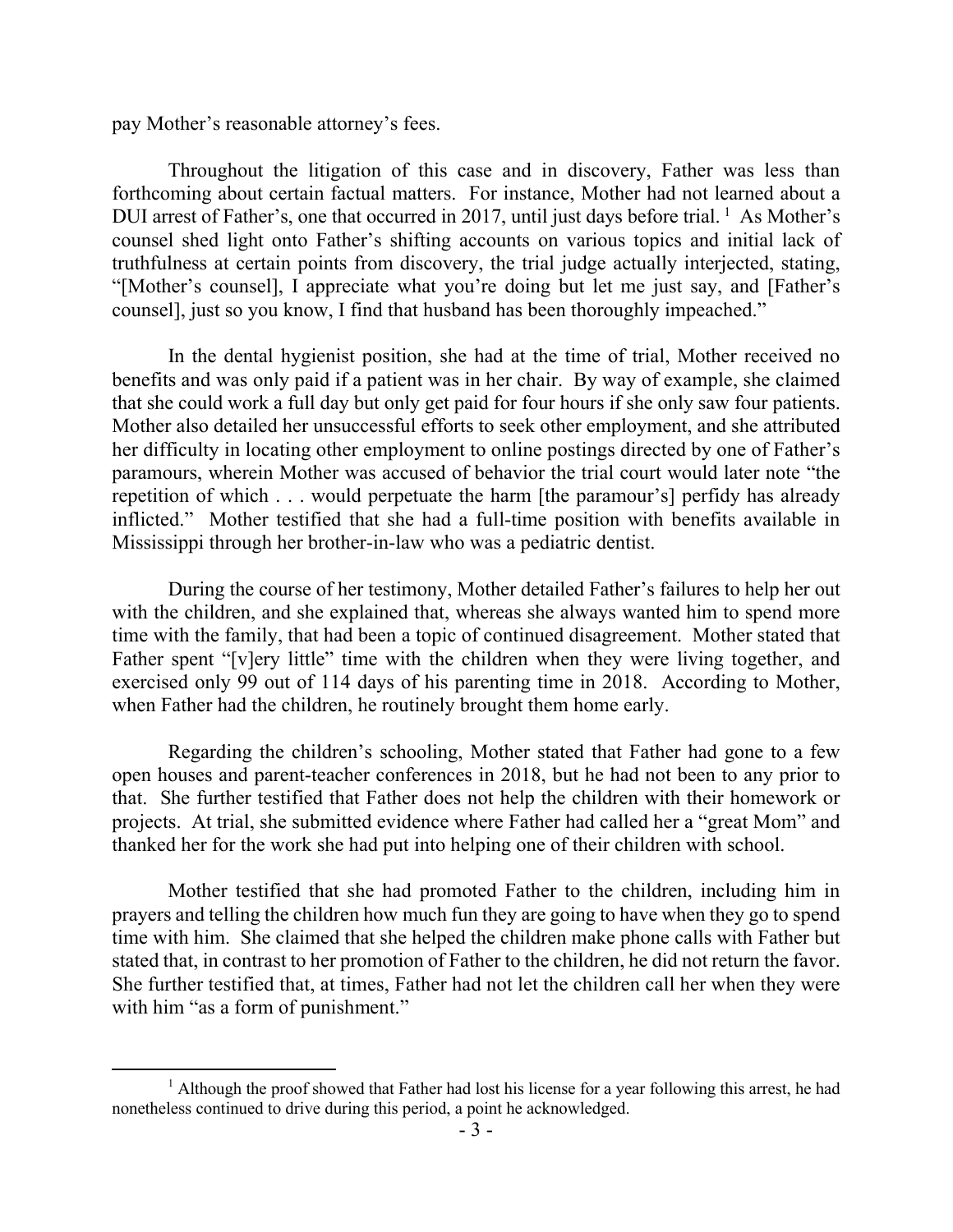As for the strength of the relationship Father had with the children, Mother stated that it was "okay," testifying specifically as follows: "There's not been a deep connection established because he's been absent for most of them. I mean they have fun with their father when he takes them to Chuckie Cheese and Trampoline Park but it's very strained on our oldest son's relationship with him." Mother testified that she believed Father loved their children, "the best way he knows how to," but that other things such as "women and socializing and drinking and partying" had been more of a priority for him.

Mother testified that Father had been violent towards her in front of the children and described an incident where Father had thrown her "up against the passenger car window with a choke hold position with one hand, his right hand, his left hand on the steering wheel." Mother claimed that she reached for her phone and indicated that she was going to call 911, but Father grabbed the phone and tossed it out onto the interstate. Mother testified that Father had been arrested following this episode. According to her, Father later admitted that he had been using drugs at the time of this incident, although she had not known it at the time. Father did not dispute this assault, although he did attempt to deny the assertion that he was on drugs at the time notwithstanding previous representations by him to the contrary.

In Mississippi, in addition to having a job available, Mother testified that she also had a support system through her family, who would be able to help with childcare and provide other assistance. She also testified that she could get "a lot of home" there for considerably less than she could in Brentwood or Franklin; in fact, she testified that she could obtain "a very nice home in the 200's, 250's."

Mother expressed her desire to enroll the children in a private Christian academy if she relocated to Mississippi. When asked if she would be solely responsible for tuition if Husband agreed to allow the children to attend that school, Mother stated as follows: "I have recently discovered that I qualify for financial aid for that and my parents also told me that they would pick up any expenses after that." She later indicated in her testimony that if she was allowed to relocate and enroll the children in that school that it would not be at the expense of Father. She testified that her cost of childcare in Mississippi would be approximately \$300 per month.

Although Mother asked for alimony, she testified that her overall needs would be much less if she moved to Mississippi. She sought an award of transitional alimony for a five-year period. Father acknowledged at trial that he believed Mother "needs limited alimony if she moves to Mississippi."

Father proposed that Mother be the primary residential parent, and he agreed that Mother, who in his eyes was a good mother, had been the children's primary caregiver. He also testified, however, that he had recently been able to spend a lot more time with the children, as opposed to previous years when his business was smaller. He said this was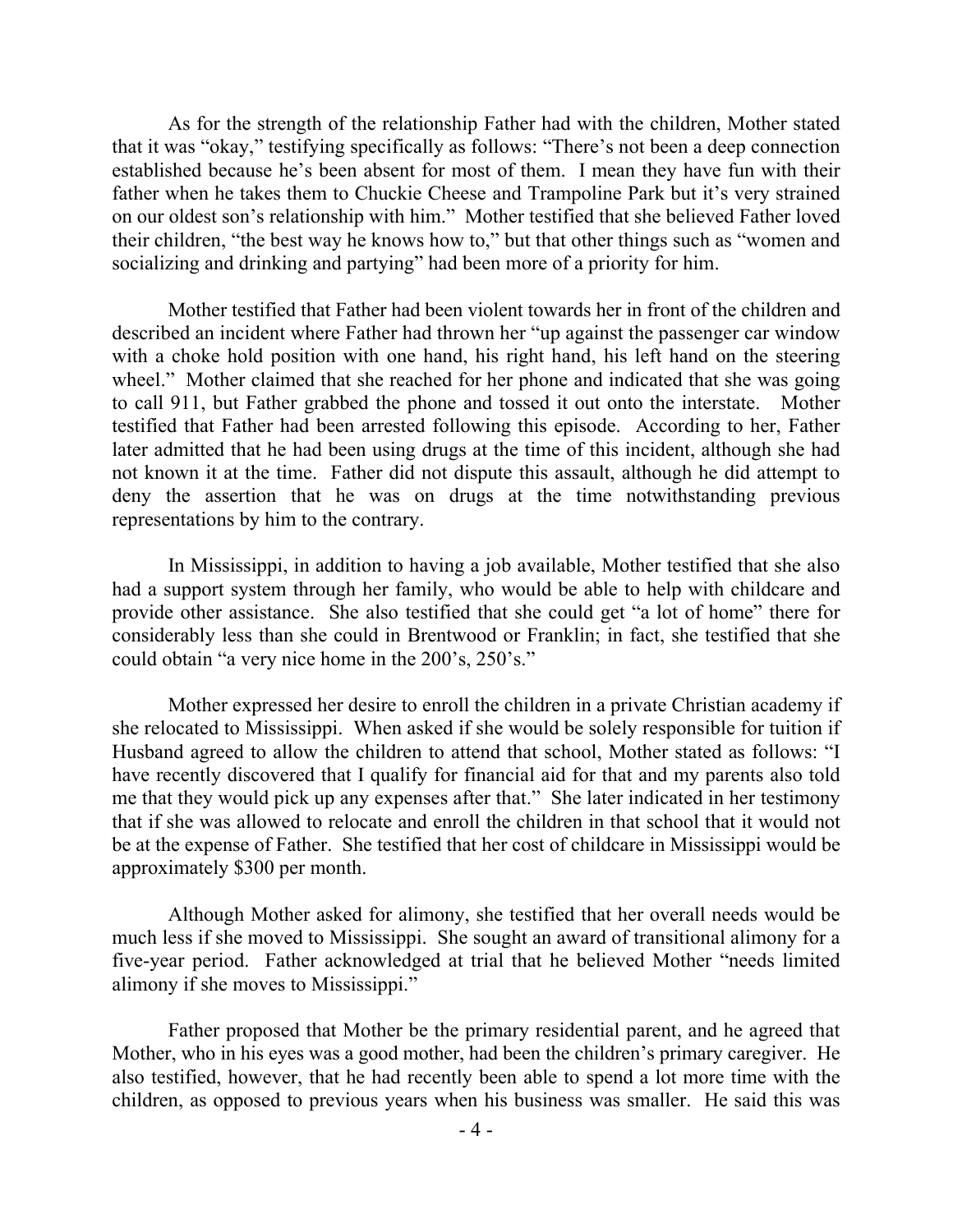true "especially in 2018." In that year, he claimed, he had a lot more time to break away from work due to added employees. He stated that he believed he would have more time to spend with the children as time goes on.

Concerning the valuation of Titan Motoring, testimony was offered by Tom Price, CPA, Mother's expert forensic accountant. Mr. Price testified that he found the documents given by Father to be incomplete and that certain income to the business had been underestimated in 2017 due to treatment that had been given to expenses for a professional football suite and tickets. Moreover, Mr. Price testified that his efforts to value the business had been complicated by the fact that the company did not keep its books in accordance with generally accepted accounting principles. Concerning a loan to Titan Motoring with debt in the approximate amount of \$116,000, Mr. Price testified that his valuation had originally been based on the understanding that the loan had a zero balance. He acknowledged he had later learned there was still a balance on the loan and stated that the "amount that is owed . . . should be deducted from our value." His trial testimony was clear that, when taking the balance due on this loan into account, the value of Titan Motoring was \$256,476.

On April 11, 2019, the trial court entered a thorough "Memorandum and Order," wherein the court awarded Mother a divorce. In stating that some of the disputed issues in the case hinged on credibility determinations, the court noted that whereas "[Mother] was a credible witness whose testimony was entitled to great weight," the same was not true for Father. In contrast to Mother, the court noted that Father was "often argumentative and equivocal." The court held that his "demeanor and emotional affect while testifying were inconsistent with those expected of a person attempting to testify truthfully." In addition to awarding Mother a divorce, the trial court divided the marital property, awarded Mother transitional alimony in the amount of \$2,500 per month for sixty months, awarded Mother \$216,800 as alimony in solido, and ruled that Mother's proposed parenting plan contemplating her relocation to Mississippi should be adopted. The in solido award given to Mother was ordered to be paid in installments, and notably, the record reflects that a sizeable component of the in solido award, namely \$75,000, was intended to serve as an equalizing distribution of the marital estate. In its order, the court noted that both parties were 38 years of age. Following the denial of a motion to alter or amend which was subsequently filed by Father, this timely appeal ensued.

#### **ISSUES PRESENTED**

 In his appellate brief, Father raises three primary issues for our review. First, he challenges the trial court's division of the marital estate. Second, he challenges the alimony awarded. Third, he asserts error in the trial court's decision to allow Mother to relocate to Mississippi with the parties' children.

Mother opposes Father's contentions as to each of these issues. For her own part,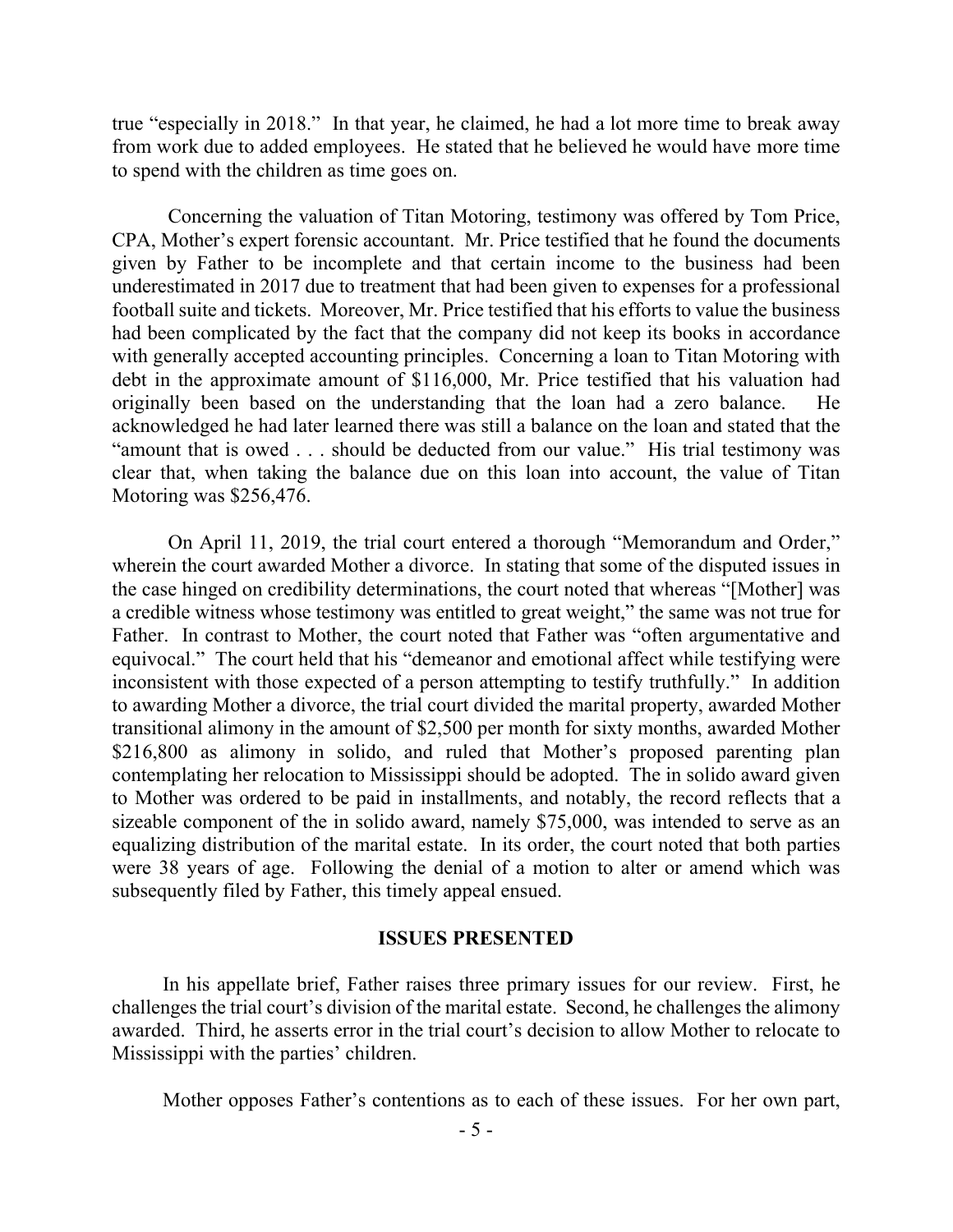she independently asserts that she should be awarded her reasonable attorney's fees on appeal.

### **DISCUSSION**

 "The dissolution of a marriage requires the courts to engage in the orderly disentanglement of the parties' personal and financial affairs." *Anderton v. Anderton*, 988 S.W.2d 675, 679 (Tenn. Ct. App. 1998). Before the financial aspects of a divorce are decided, status issues such as the entitlement to a divorce and custody arrangements must be adjudicated. *Id.* Here, no issue is raised as to the granting of the divorce. Parenting issues, however, have been presented for our review. We thus focus our attention on those matters first before delving into the financial issues.

### *Parenting Issues*

Although Father does not dispute that Mother should be the primary residential parent, he does assert that the court erred in allowing her to relocate to Mississippi. Along the same lines, he further claims that the adopted parenting plan is not in the children's best interests. In his view, it does not properly maximize both parents' parenting time.

 Despite the fact that Mother's relocation to Mississippi is a prominent issue of concern to Father in this case, the parental relocation statute, Tenn. Code. Ann. § 36-6-108, is not itself applicable. In several cases, we have held "that the standards in the Relocation Statute should not be applied when the court is making the initial custody decision or parenting arrangement." *Nasgovitz v. Nasgovitz*, No. M2010-02606-COA-R3-CV, 2012 WL 2445076, at \*5 (Tenn. Ct. App. June 27, 2012). The proper manner to address the relocation request and parenting issues is a consideration of the child's best interests. *Id.* at  $*6-7$ .

 In his appellate brief, Father complains of the entered parenting plan by asserting that the "trial court abused its discretion because it failed to make findings of fact that the parenting schedule it adopted was in the children's best interests." This is simply incorrect. The trial court specifically concluded that Mother's proposed parenting plan, "prepared in contemplation of relocation to Mississippi," was "in the best interest of the children," and prior to that conclusion, the court engaged extensively with the facts of the case and the best interest factors codified at Tennessee Code Annotated section 36-6-106.<sup>2</sup> In relevant part, the trial court stated as follows:

Child custody determinations in divorce proceedings are to be made

<sup>&</sup>lt;sup>2</sup> When fashioning a parenting plan, trial courts are required to consider the factors in Tennessee Code Annotated section 36-6-106(a)(1)-(15) if the limitations of section 36-6-406 are not dispositive of the child's residential schedule. Tenn. Code Ann. § 36-6-404(b).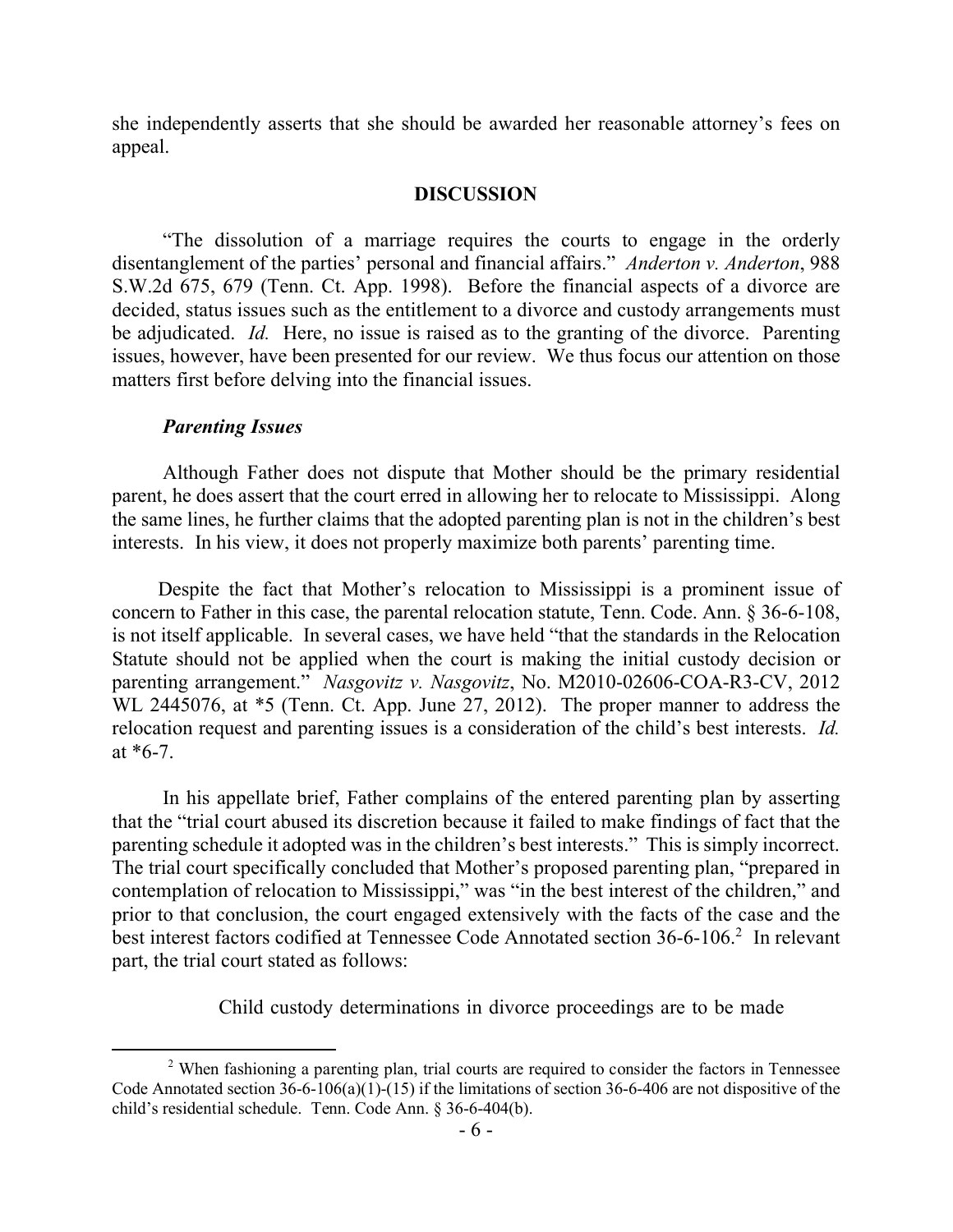on the basis of the best interest of the child, taking into account all relevant factors including those specified in Tenn. Code Ann. § 36-6-106(a). The parties agree Wife should be the primary residential parent. The principal disagreement between the parties is whether Wife will be allowed to relocate with the parties' children from Tennessee to Mississippi. The issue driving Wife's desire to move back to her hometown of Brandon, Mississippi is the character assassination Wife has suffered at the hands of Husband's former lover and her allies. Armed with a keyboard and access to the internet- a phenomenon existing in an electronic universe with a shelf-life akin to plutonium-the jilted mother of Husband's child K, vented the spleen of her rage upon Wife, accusing a wholly innocent person of wrongs the Court will not dignify with repetition.

 As a result, Wife has encountered great difficulty obtaining full-time employment in her field in Middle Tennessee. She has a full-time job as a dental hygienist waiting for her in Brandon, Mississippi. The cost of living in Brandon is materially less than in Williamson County. Wife grew up in Brandon. Her parents, recently retired, are moving to Brandon from their current residence in Granada [sic], Mississippi. In Brandon, Wife and her children will live in close proximity to Wife's sister, and other extended family. Wife plans to apply for the children to be enrolled in a private Christian academy in Brandon, from which Wife graduated high school.

 Wife has been the primary caregiver to the children. During the marriage, Husband has devoted himself to building the business of Titan Motoring, but has been little more than a passing, recreational figure in the children's lives. To be sure, Husband has done many fun and entertaining things with the boys, especially since the parties separated and he exercised individual residential parenting time. The history of Husband's behavior around the children includes assaulting Wife in their presence, being absent from the home pursuing extramarital affairs, and using illegal drugs. Husband has even gratuitously used social media and the internet to insult Wife, giving little, if any, thought to the effect of such juvenile behavior on his sons.

 Since the parties separated, Husband has for the first time, taken a more active role in the children's lives, but the record of his performance of parental responsibilities has been uneven, at best. On cross examination, Wife's counsel proved Husband could not name any of the children's teachers or treating pediatricians. His supervision of homework and preparation for school on nights he exercises residential parenting is best described as inconsistent. On one occasion, Wife became ill during her residential parenting and was unable to transport the children to where they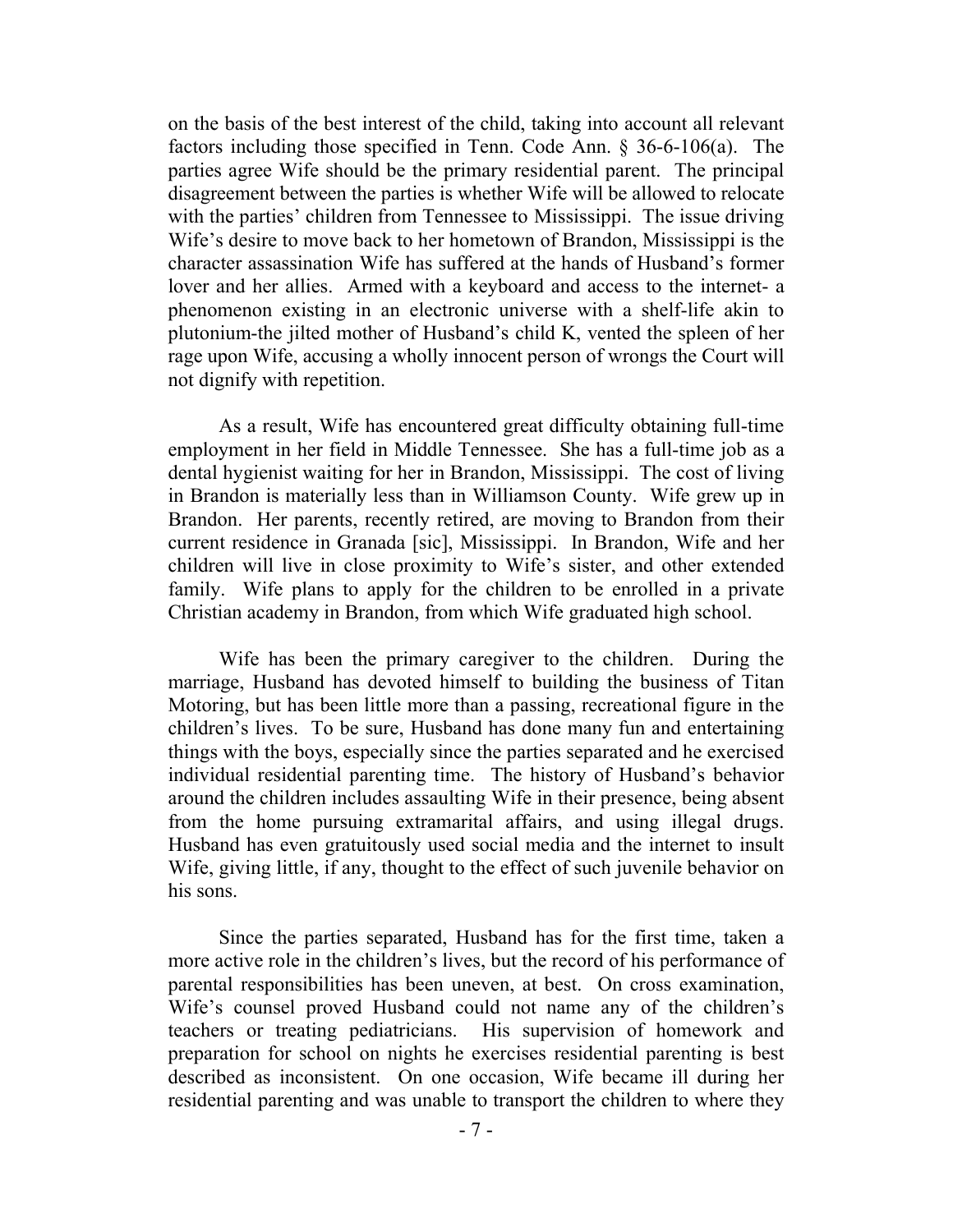needed to be. Wife telephoned Husband and asked him to help. Husband replied he was in Chattanooga at a business meeting. In truth, he was in Hawaii with his current paramour. The Court notes that Husband successfully completed the four-hour Parenting Skills Institute Parent Education and Family Stabilization Course on March 17, 2019.

 Wife's existing employment schedule, and her anticipated employment schedule after she begins work in Brandon, is more accommodating to her responsibilities as primary residential parent than is Husband's schedule, which often requires him to work six days per week. Affording Wife substantially greater residential parenting days will promote continuity in the children's lives and enhance stability in their home environment.

. . . .

The Court finds Wife's proposed parenting plan [contemplating relocation to Mississippi] . . . to be in the best interest of the children.

(internal footnotes omitted).

 Littered throughout the court's discussion above were various footnotes both to the record and statutory best interest factors. Again, Father is simply incorrect that the children's best interests were not considered. Moreover, we find no reason to disturb the trial court's determination that the parenting plan adopted in contemplation of Mother's relocation to Mississippi was in their best interests. The court appropriately placed emphasis on the fact that although Mother had been the children's primary caregiver, Father by contrast had much less of a presence in their lives. Moreover, in juxtaposition to life in Tennessee, Mother's potential rearing of the children in Mississippi not only came with greater employment prospects, it also came with the opportunity for the children to be around Mother's family and a larger support system.

 Aside from the fallacious argument by Father that the trial court did not make a best interests determination, he appears to primarily complain that the schedule adopted by the trial court failed to maximize his parenting time and therefore contradicts the policy behind Tennessee Code Annotated section 36-6-106(a). Respectfully, we reject Father's argument on this issue as well. Although the Tennessee Code no doubt now directs trial judges to "order a custody arrangement that permits both parents to enjoy the maximum participation possible in the life of the child," Tenn. Code Ann.  $\S 36-6-106(a)$ , the polestar behind any parenting arrangement remains the best interests of the children impacted. The very statute containing the "maximum participation possible" aspiration make this clear:

In a suit for annulment, divorce, separate maintenance, or in any other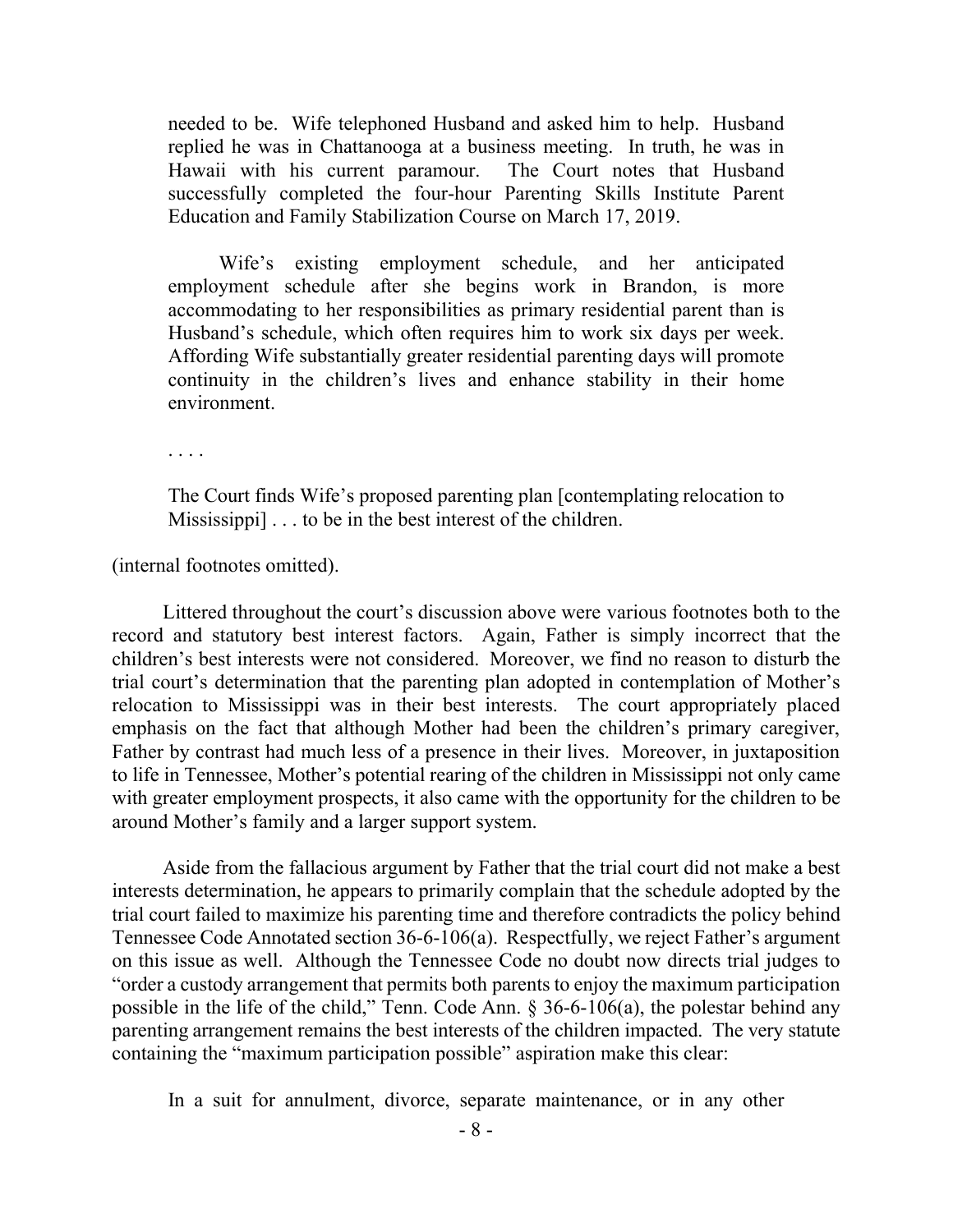proceeding requiring the court to make a custody determination regarding a minor child, the determination shall be made on the basis of the best interest of the child. In taking into account the child's best interest, the court shall order a custody arrangement that permits both parents to enjoy the maximum participation possible in the life of the child consistent with the factors set out in this subsection (a), the location of the residences of the parents, the child's need for stability and all other relevant factors.

*Id.*; *see also In re Cannon H.*, No. W2015-01947-COA-R3-JV, 2016 WL 5819218, at \*6 (Tenn. Ct. App. Oct. 5, 2016) ("The plain language of Section 36-6-106(a) directs courts to order custody arrangements that allow each parent to enjoy the maximum possible participation in the child's life only to the extent that doing so is consistent with the child's best interests."). Indeed, "the 'maximum participation possible' principle does not alter or diminish the trial court's broad discretion in fashioning permanent parenting plans in accordance with the best interest of the child." *Flynn v. Stephenson*, No. E2019-00095- COA-R3-JV, 2019 WL 4072105, at \*7 (Tenn. Ct. App. Aug. 29, 2019).

Having reviewed the record transmitted to us, we discern no abuse of discretion here. Although it is apparent that Father wants more parenting time than that available to him under the entered parenting plan, we must again note that it is the children's best interests, not a parent's personal preferences, that control the analysis. Moreover, here it is noteworthy that Father opposes the parenting plan, in part, based on his testimony that he has recently been able to spend more time with the parties' children, *"*especially in 2018." Although Father did eventually take on a more active role in the children's lives, the trial court also noted that his performance of parental responsibilities had been "uneven, at best." That observation is not without great significance in our opinion. Having the children remain in Tennessee and/or awarding Father more parenting time would create a *theoretical* opportunity for more interaction between Father and the children, but the propriety of fashioning a parenting schedule with more time for Father must of course be considered in light of the evidence and the statutory best interest factors. In this regard, although Father emphasizes his greater parental participation in the 2018 year, we observe that he only exercised 99 out of 114 days of his allotted parenting time that year per Mother's testimony. The trial court was fully aware that it was giving Mother "substantially greater residential parenting days." Yet, its order reflects that it was convinced that Mother's "proposed parenting plan order allocating 261 days of residential parenting time to Wife and 104 days to Husband, as well as all other aspects of the proposed plan, [was] in the best interest of the children."

 Although Father raises a number of suggestions as to how he believes the parties' parenting plan might be improved, some of his arguments are not supported by any citation to the record. For instance, whereas he criticizes the allocation of the children's Thanksgiving break based upon how the children's school calendar is allegedly structured, no citation reference to the school calendar is actually provided in his brief. Argument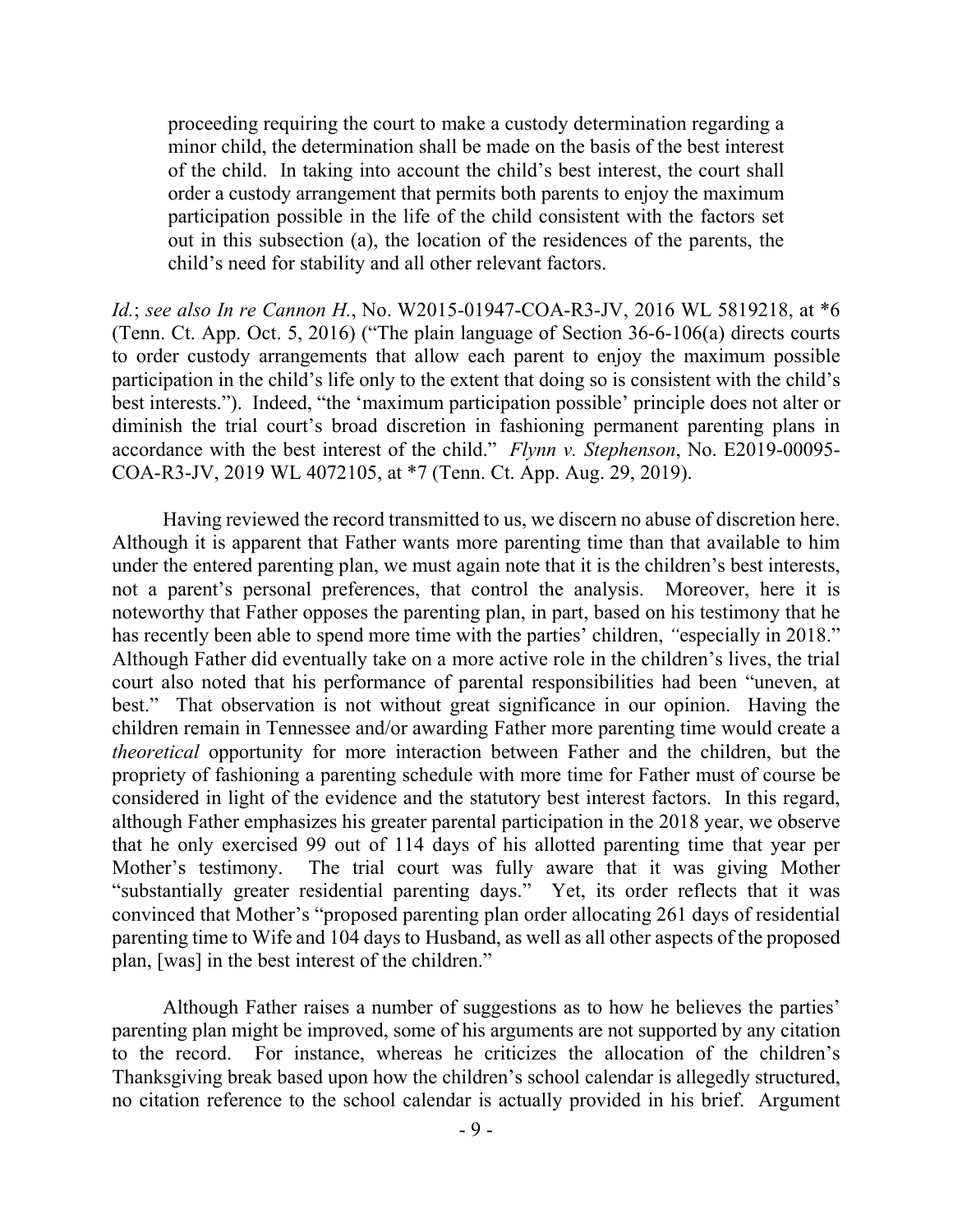must be supported by citation to the record in order to be countenanced by this Court. *See* Tenn. R. App. P. 27(a)(7) (requiring the argument of the appellant's brief to contain "appropriate references to the record"). In any event, it is not the province of this Court to tweak minor aspects of a permanent parenting plan. Again, such matters are within the trial court's broad discretion. *See Eldridge v. Eldridge*, 42 S.W.3d 82, 88 (Tenn. 2001) ("It is not the function of appellate courts to tweak a visitation order in the hopes of achieving a more reasonable result than the trial court."); *Maupin v. Maupin*, 420 S.W.3d 761, 770 (Tenn. Ct. App. 2013) (noting that "details of permanent parenting plans are typically left to the discretion of trial courts"). For the foregoing reasons, we affirm the trial court's entered parenting plan.

### *Division of Marital Estate*

In addition to challenging the trial court's ordered parenting schedule, Father takes umbrage at its division of marital property. As to the standards that guide a court's consideration of this issue, we have noted previously as follows:

When dividing a marital estate in a divorce proceeding, the trial court's goal and duty is to divide the marital property equitably. *Owens v. Owens*, 241 S.W.3d 478, 489–90 (Tenn. Ct. App. 2007) (citations omitted). In seeking to achieve an equitable result, the trial court need not adopt a mechanical approach. *Id.* at 490 (citations omitted). Instead, it should carefully weigh the relevant factors in Tennessee Code Annotated section 36–4–121(c) in light of the parties' evidence. *Id.* (citations omitted). Although the fairness of the trial court "is inevitably reflected in its results," "[a] division of marital property is not rendered inequitable simply because it is not precisely equal[.]" *Id.* (citations omitted).

The trial court has wide latitude in fashioning an equitable division of marital assets, *Brown v. Brown*, 913 S.W.2d 163, 168 (Tenn. Ct. App. 1994) (citation omitted), and as a reviewing court, we give great weight to the trial's decision. *Bookout v. Bookout*, 954 S.W.2d 730, 732 (Tenn. Ct. App. 1997) (citations omitted). Our role is simply to determine "whether the trial court applied the correct legal standards, whether the manner in which the trial court weighed the factors in Tenn. Code Ann.  $\S 36-4-121(c)$  is consistent with logic and reason, and whether the trial court's division of the marital property is equitable." *Owens*, 241 S.W.3d at 490 (citations omitted).

It is well-settled that "[t]rial courts have the authority to apportion marital debts in the same way that they divide marital assets." *Cutsinger v. Cutsinger*, 917 S.W.2d 238, 243 (Tenn. Ct. App. 1995) (citation omitted). In fact, a trial court's division of a martial estate is not complete until it has allocated both the marital property and the marital debt. *Owens*, 241 S.W.3d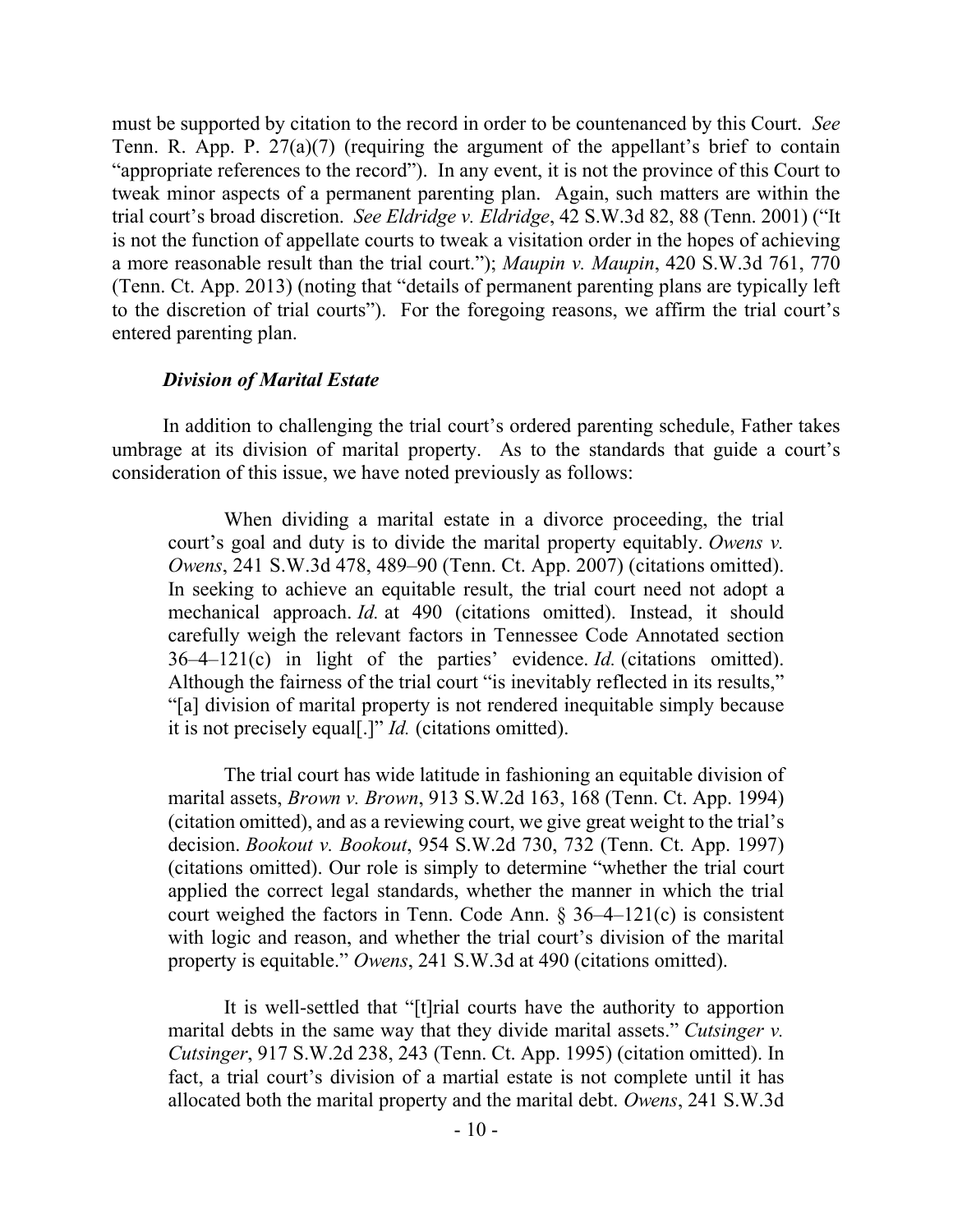at 490 (citations omitted).

*Bewick v. Bewick*, No. M2015-02009-COA-R3-CV, 2017 WL 568544, at \*4–5 (Tenn. Ct. App. Feb. 13, 2017).

Here, the court divided the parties' assets after considering the evidence in light of the statutory factors at Tennessee Code Annotated section 36-4-121(c). Although other assets were involved in the court's division, the major marital assets were the marital residence and the interest in Titan Motoring. These assets were awarded to Mother and Father, respectively. Per the trial court's calculations, the overall distribution resulted in Mother receiving 45% of the marital assets with Father receiving 55%. The court specifically noted that the "division of marital assets favors Husband by \$75,000 in asset value" and concluded that its alimony in solido award should include an "equalizing distribution" to address this. The trial court's order reflects that \$75,000 was included in the in solido award to account for Father's alleged receipt of a larger share of the assets. This equalizing distribution essentially swapped the positions of the parties; indeed, when taking the \$75,000 component of the in solido award into account, Mother effectively received approximately 55% of the marital assets *as calculated and valued by the trial court*, whereas Father effectively received 45%.

We would discern no abuse of discretion here in such a division were the trial court's underlying calculations accurate, and ultimately, having carefully reviewed the record, we do not conclude that there was any error committed with respect to how the marital assets and interests were actually divided. We agree with Father, however, that the trial court's initial valuation of the marital assets was in error. We further conclude that, when taking a proper valuation of the assets into account, the awarded \$75,000 component of the trial court's in solido award results in an inequitable division of the marital assets.

Father's specific grievance is that his awarded interest in Titan Motoring was significantly overvalued. We agree. The trial court valued that interest at over \$370,000, but this was clear error based on the testimony at trial. The trial court appears to have simply overlooked the testimony that was offered as to a certain debt Titan Motoring had in the approximate amount of \$116,000. As noted earlier, although Mother's own expert testified that he originally had valued the business based on an understanding that the subject debt had a zero balance, he acknowledged that he later learned there was a balance on this loan and that the "amount . . . owed . . . should be deducted from [the] value." Upon specific questioning by the trial judge concerning the value of Titan Motoring when taking this balance into account, Mother's expert testified, without equivocation, that the value was \$256,476.

If the correct \$256,476 value of the interest in Titan Motoring is properly considered, we calculate that Mother received approximately 53% of the marital assets, Father 47%. Of course, if the court's \$75,000 equalizing distribution is left in place, the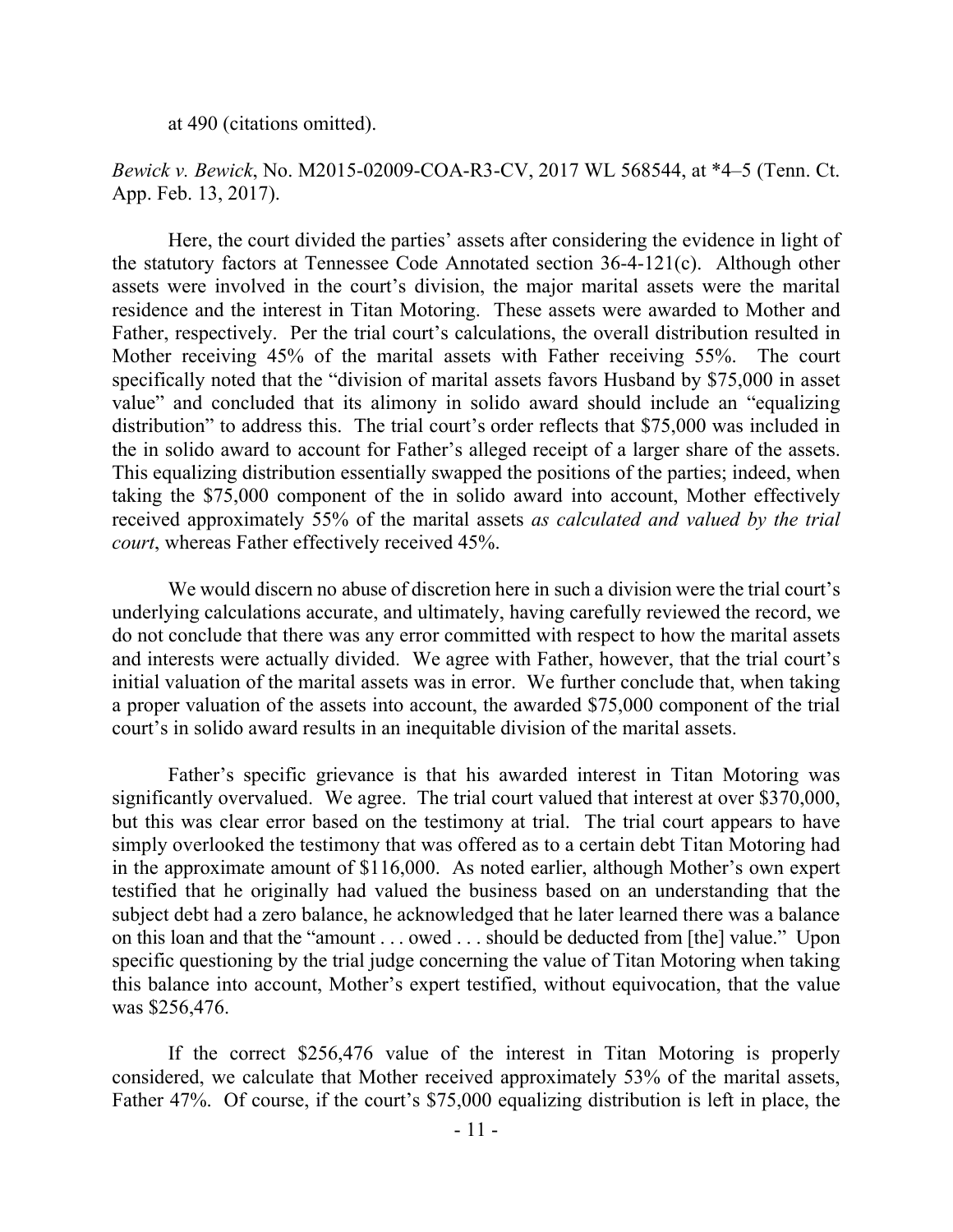picture changes even more favorably for Mother, resulting in an effective distribution of marital assets as follows:  $\approx 65\%$  for Mother and  $\approx 35\%$  for Father. As to the estate as a whole, the disparity in the distribution appears even larger once the parties' personal marital debts are considered. Father received a slightly greater amount of these debts under the court's distribution.

Again, although we take no issue with the overall distribution of the marital estate in general terms of how the parties' assets and debts were initially allocated, we do conclude that the \$75,000 "equalizing" component of the in solido award results in an inequitable distribution for this short-term marriage when considering the factors of Tennessee Code Annotated section 36-4-121(c). As we have noted, the trial court's basis for making a purported equalizing distribution was, in essence, a product of its inaccurate valuation of the interest in Titan Motoring. Therefore, we vacate the \$75,000 component of the in solido award which was intended to serve as an equalizing distribution.

# *Transitional Alimony Award*

In addition to the \$75,000 component of the in solido award which was given to Mother in an attempt by the trial court to equalize the distribution of the marital estate, Father challenges the court's transitional alimony award on several grounds. As discussed below, we agree with Father that the amount of Mother's transitional alimony should be modified.

"There are no hard and fast rules for spousal support decisions." *Owens v. Owens*, 241 S.W.3d 478, 493 (Tenn. Ct. App. 2007). Indeed, a trial judge has "broad discretion to determine whether spousal support is needed and, if so, its nature, amount, and duration." *Id.* Thus, although it is true that alimony awards are by no means immunized from appellate scrutiny, considerable deference is given to the trial courts:

[A]ppellate courts are generally disinclined to second-guess a trial court's spousal support decision unless it is not supported by the evidence or is contrary to the public policies reflected in the applicable statutes. Our role is not to fine tune a trial court's spousal support award, but rather to determine whether the trial court applied the correct legal standard and reached a decision that is not clearly unreasonable.

. . . .

 Initial decisions regarding the entitlement to spousal support, as well as the amount and duration of spousal support, hinge on the unique facts of each case and require a careful balancing of all relevant factors, including those identified in [Tennessee Code Annotated section] 36-5-121(i). Among these factors, the two that are considered the most important are the disadvantaged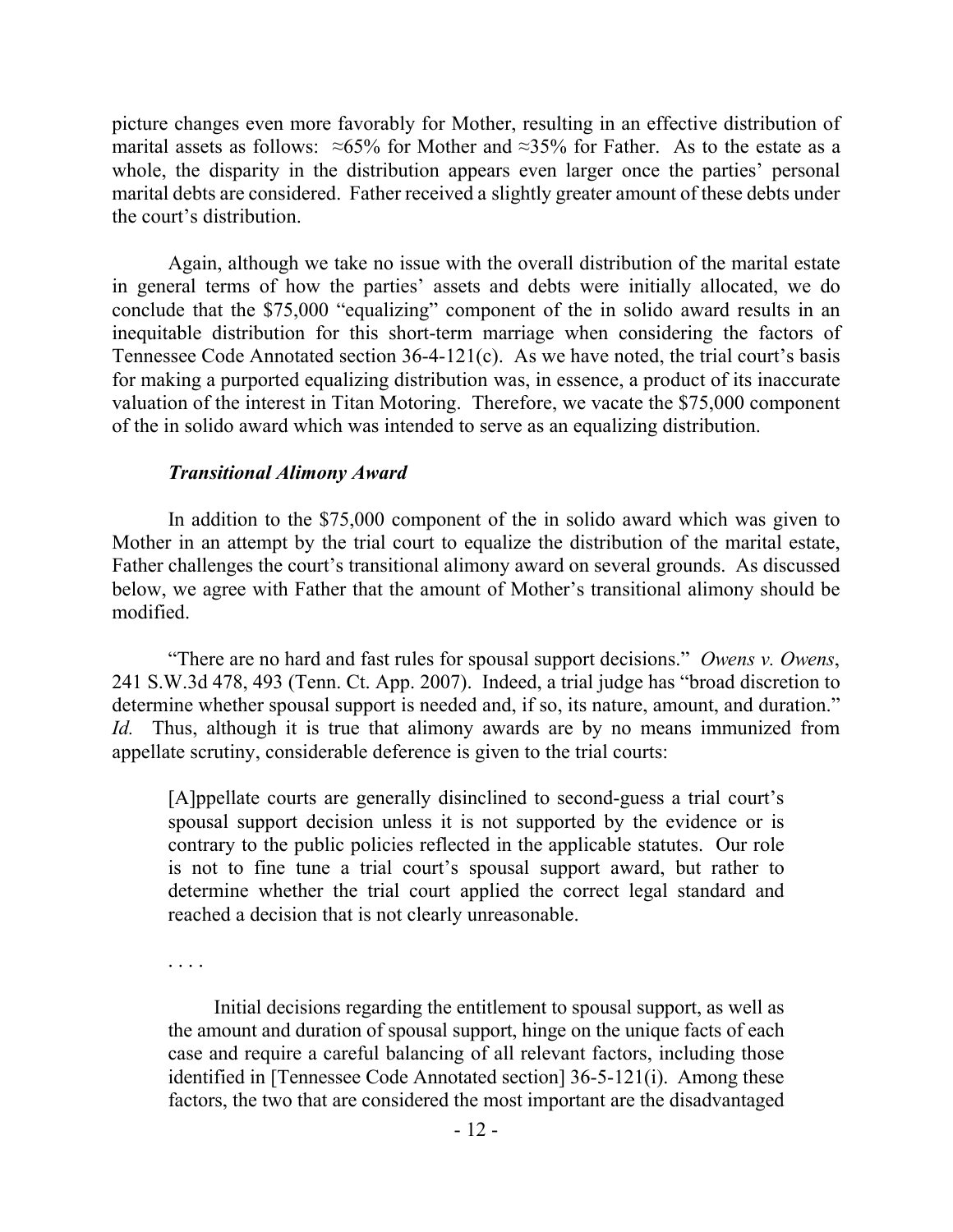spouse's need and the obligor spouse's ability to pay. Of these two factors, the disadvantaged spouse's need is the threshold consideration.

#### *Id.* at 493-94 (internal citations omitted).

The court's analysis here reflects that it considered the factors codified at Tennessee Code Annotated section 36-5-121(i), but we agree with Father that it abused its discretion with respect to the amount of the transitional alimony award. We have no concerns about the court's general conclusion that Mother requires some assistance to aid in her transition to a post-divorce reality, and we find no basis to tweak the duration of the period the court concluded that Mother was entitled to such assistance.

In this respect, notwithstanding our ultimate conclusion below that the transitional alimony award must be modified as to its amount, we do regard some of Father's suggested arguments to be completely disingenuous. In his brief, Father asserts that "wife testified in her deposition that she would not have a need for alimony if she were allowed to move to Mississippi." Although it is not precisely clear to what end Father references this supposed fact, ostensibly it is offered in support of his position that the duration of transitional alimony should be shortened, because Father did testify at trial that Mother *would need* some alimony if she moves to Mississippi. Regardless of the exact nature of Father's reliance on this supposed statement,<sup>3</sup> his reference to it in his appellate brief is spurious. Mother never disclaimed a need for alimony in her deposition, a point that was made clear at trial when her deposition was read into the record.

Turning to the issue of the amount of the transitional alimony award, we observe that the trial court ruled as follows as it pertained to Mother's financial needs:

Wife testified she anticipates a monthly deficit of expenses against her income if she remains in Tennessee in the amount of \$7,395. By relocating to Mississippi, Wife will increase her monthly income and reduce her living expenses. Wife projects her monthly deficit of expenses against income in Mississippi will be \$2,364. Wife testified she intends to enroll the children in private school in Brandon, and that she intends to pay for their tuition; however, Wife did not include private school tuition for her children in her projected expenses after moving to Mississippi. Wife will be receiving child support. Nevertheless, taking into account the cost of private school tuition, an increase in Wife's projected income deficit is reasonably foreseeable. Therefore, the Court finds Wife should be awarded transitional alimony in the monthly amount of \$2,500.

 $3$  It also may be referenced to support his contention that the amount of transitional alimony should be lowered. Although the amount of transitional alimony should be modified as discussed herein, it should not be modified on the basis of this supposed statement.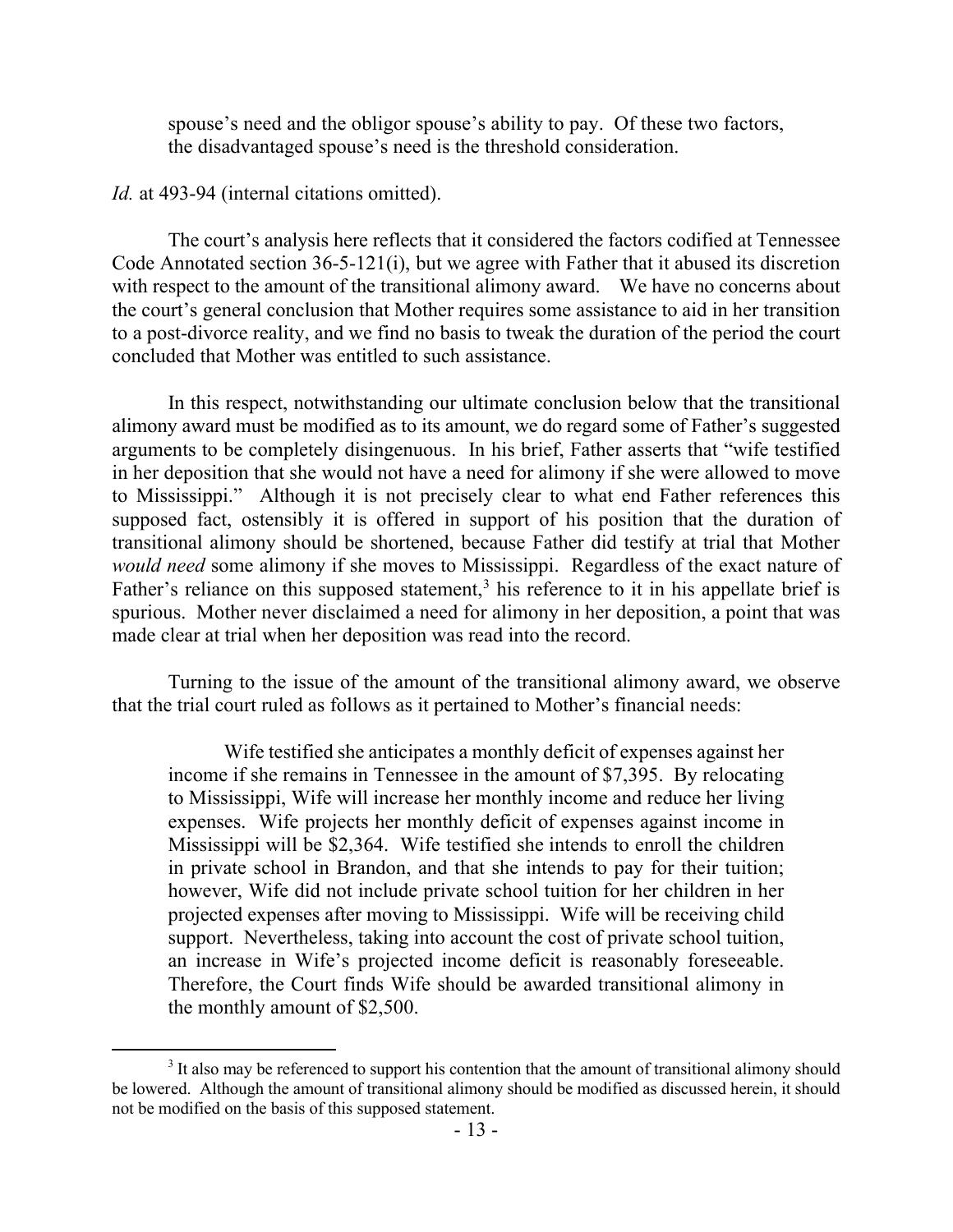(internal footnotes omitted).

 $\overline{a}$ 

 In his brief, Father raises a number of concerns about the trial court's analysis. The first issue relates to the trial court's consideration of private school tuition costs for the children. Father contends that such consideration was an abuse of discretion. In relevant part, he argues that "the parties' children had always attended public school, the children were receiving financial aid, and the wife was not requesting any contribution from the husband." He further argues that "the record is completely devoid of the private school tuition cost and how much, if any, the wife would be paying each month."

"A court abuses its discretion when it causes an injustice to the party challenging the decision by (1) applying an incorrect legal standard, (2) reaching an illogical or unreasonable decision, or (3) basing its decision on a clearly erroneous assessment of the evidence." *Bounds v. Bounds*, 578 S.W.3d 440, 446–47 (Tenn. Ct. App. 2018). Here, the trial court essentially imputed certain private school expenses to Mother in the absence of any proof that she would incur any. Mother, in fact, testified that she qualified for private school financial aid and stated that her parents had advised her that *they* would pick up any expenses after that. Mother's testimony further indicated that she was not requesting any contribution from Father with respect to the cost of private school. The trial court's decision to increase the calculation of Mother's alleged needs to account for private school tuition was therefore error.

We also agree with Father that the trial court's determination of Mother's needs failed to properly account for her receipt of child support. The law is clear that such support should be considered incident to a determination of need for alimony. *See Scherzer v. Scherzer*, No. M2017-00635-COA-R3-CV, 2018 WL 2371749, at \*16 (Tenn. Ct. App. May 24, 2018) ("[C]hild support income should be considered in conjunction with all of Wife's financial assets when determining Wife's need for alimony."). Mother states on appeal that the trial court's order mentions her receipt of child support "while discussing alimony." This is technically true, as the court's order does reference that she will be receiving child support. Yet, the trial court failed to properly take the receipt of that support into consideration.<sup>4</sup> It is apparent that the trial court used Mother's income and expense statement as the baseline for her demonstrated needs, noting that her projection of "monthly deficit of expenses against income in Mississippi will be \$2,364." While there is certainly no error in the court's decision to use that figure as a baseline for Mother's needs, the figure

<sup>4</sup> Because the trial court did not show its math as to the amount of private school tuition expenses it was considering, one could arguably construe its broad phrasing to conclude that the court did take proper account of the awarded child support but also considered there to be several thousand dollars of offsetting tuition expenses per month. ("Wife will be receiving child support. Nevertheless, taking into account the cost of private school tuition, an increase in Wife's projected income deficit is reasonably foreseeable. Therefore, the Court finds Wife should be awarded transitional alimony in the monthly amount of \$2,500."). Even assuming such a calculation was made by the court, we have already noted that the court erred in including the cost of private school tuition in its calculations.